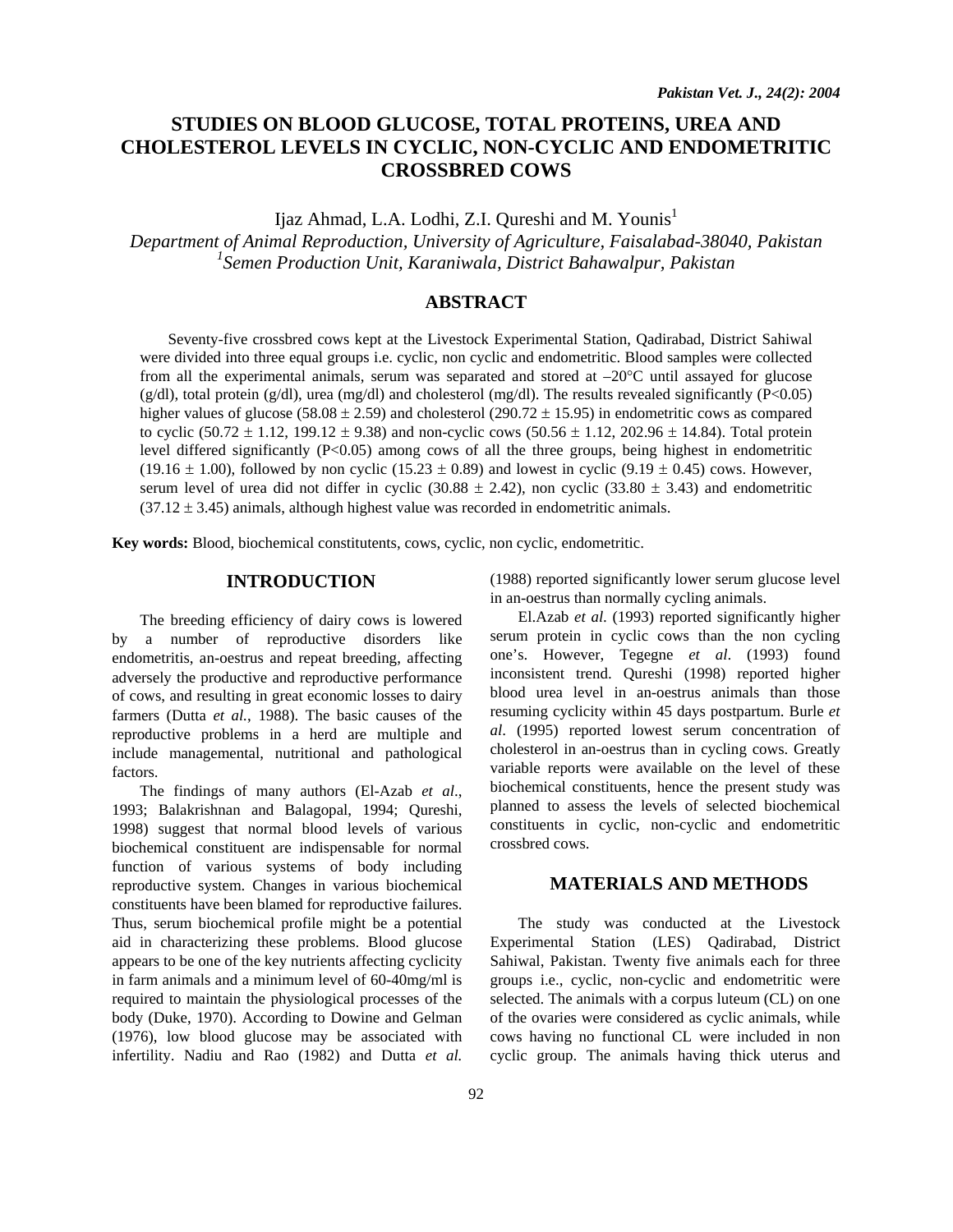containing pus in the oestrul mucus were placed in endometritic group

Blood samples were collected by jugular veinipuncture; serum was separated and stored at –20°C until analyzed. Serum glucose, urea, cholesterol and total proteins were determined spectrophotometrically according to the methods described by Braham and Trinder, (1972), Merck (1974), Allain *et al.* (1974) and Doumas *et al.* (1981), respectively.

The data were analyzed statistically using one way analysis of variance technique (Steel and Torrie, 1980). Significant means were compared by Duncan's Multiple Range Test (Duncan, 1955).

### **RESULTS AND DISCUSSION**

Serum biochemical constituents (mean  $\pm$  SE) in cyclic, non cyclic and endometritic crossbred cows are given in Table 1. Mean concentrations of serum glucose in cyclic, non-cyclic and endometritic cows were 50.72  $\pm$  1.12, 50.56  $\pm$  1.13 and 58.08  $\pm$  2.59 g/dL, respectively. The results clearly indicate that serum glucose level of endometritic cows was significantly (P<0.01) higher than cyclic and non-cyclic animals. Majeed *et al.* (1990) recorded higher serum glucose level in endometritic animals than healthy ones. Increased blood glucose level in endometritic animals may result from either an imbalance between hepatic output and peripheral uptake of the sugar or disturbances in the endocrine regulatory mechanisms which influence these processes. Abnormal functioning of hormone producing organs may influence glucose levels (Coles, 1986). Increased activity of the anterior pituitary, adrenal cortex and thyroid may result in increased blood glucose level. Mechanism by which hyperpitutarism resulted is incompletely understood; however it may be related to increased production of adrenocorticotrophic hormones (Coles, 1986).

Total protein level was significantly higher (P<0.05) in endometritic (19.16  $\pm$  1.00 g/dL) cows as compared to cyclic (9.19  $\pm$  0.45 g/dL) and non-cyclic  $(15.23 \pm 0.89 \text{ g/dL})$  cows. The level in non cyclic cows was significantly  $(P<0.05)$ ) higher than that of cyclic animals. Majeed *et al.* (1990) and Lyubetsky (1997) reported higher values of total serum protein in endometritic buffaloes and cows compared to cyclic buffaloes and cows, respectively. However, Burle *et al.* (1995) reported significantly higher value of total serum protein in cyclic cows. The variation could be due to differences in breeds, environment and level of nutrition. In agreement to the findings of the present study, higher level of total serum protein was associated with low fertility, as reported by Hewett (1974). Excessive intake of protein in the feed can reduce fertility and increase the number of service per conception. Fertility is impaired more by feeding excessive protein to older cows. The mechanism by which high level of protein adversely affects reproduction in dairy cows is unknown (Randel, 1990).

No significant difference in concentration of urea in cyclic (30.88  $\pm$  2.42 mg/dL), non-cyclic (33.80  $\pm$ 3.45 mg/dL) and endometritic  $(37.12 \pm 3.45 \text{ mg/dL})$ cows was observed in the present study. The values observed in endometritic cows were apparently higher but not significantly different. Zaman *et al.* (1985) and Majeed *et al*. (1990) also observed non significant (P<0.05) difference in blood urea among cyclic, non cyclic and endometritic animals.

Serum cholesterol level was found to be significantly (P<0.05) higher in endometritic (290.72  $\pm$ 15.95 mg/dL) as compared to cyclic  $(199.12 \pm$ 9.38mg/dL) and non-cyclic  $(202.96 \pm 14.84 \text{ mg/dL})$ cows. However, the difference between cyclic and non cyclic animals was non significant. Similarly, Zaman *et al.* (1985) reported a non significant difference in levels of plasma cholesterol of cyclic and non-cyclic

**Table 1: Serum biochemical constituents (mean ± SE) in cyclic, non-cyclic and endometritic crossbred cows** 

| <b>Parameters</b>    | Cyclic cows                    | <b>Non-cyclic cows</b>          | <b>Endometritic cows</b>        |
|----------------------|--------------------------------|---------------------------------|---------------------------------|
| Glucose (g/dL)       | $50.72 \pm 1.12$ <sup>b</sup>  | $50.56 \pm 1.13^{b}$            | 58.08 $\pm$ 2.59 $^{\circ}$     |
| Total protein (g/dL) | $9.19 \pm 0.45$ $^{\circ}$     | $15.23 \pm 0.89$ $^{\circ}$     | $19.16 \pm 1.00^{\text{ a}}$    |
| Urea (mg/dL)         | $30.88 \pm 2.42$ <sup>a</sup>  | 33.80 $\pm$ 3.45 $^{a}$         | $37.12 \pm 3.45$ <sup>a</sup>   |
| Cholesterol (mg/dL)  | $199.12 \pm 9.38$ <sup>b</sup> | $202.96 \pm 14.84$ <sup>b</sup> | $290.72 \pm 15.95$ <sup>a</sup> |

Values with different superscripts in a row differ significantly (P<0.05).